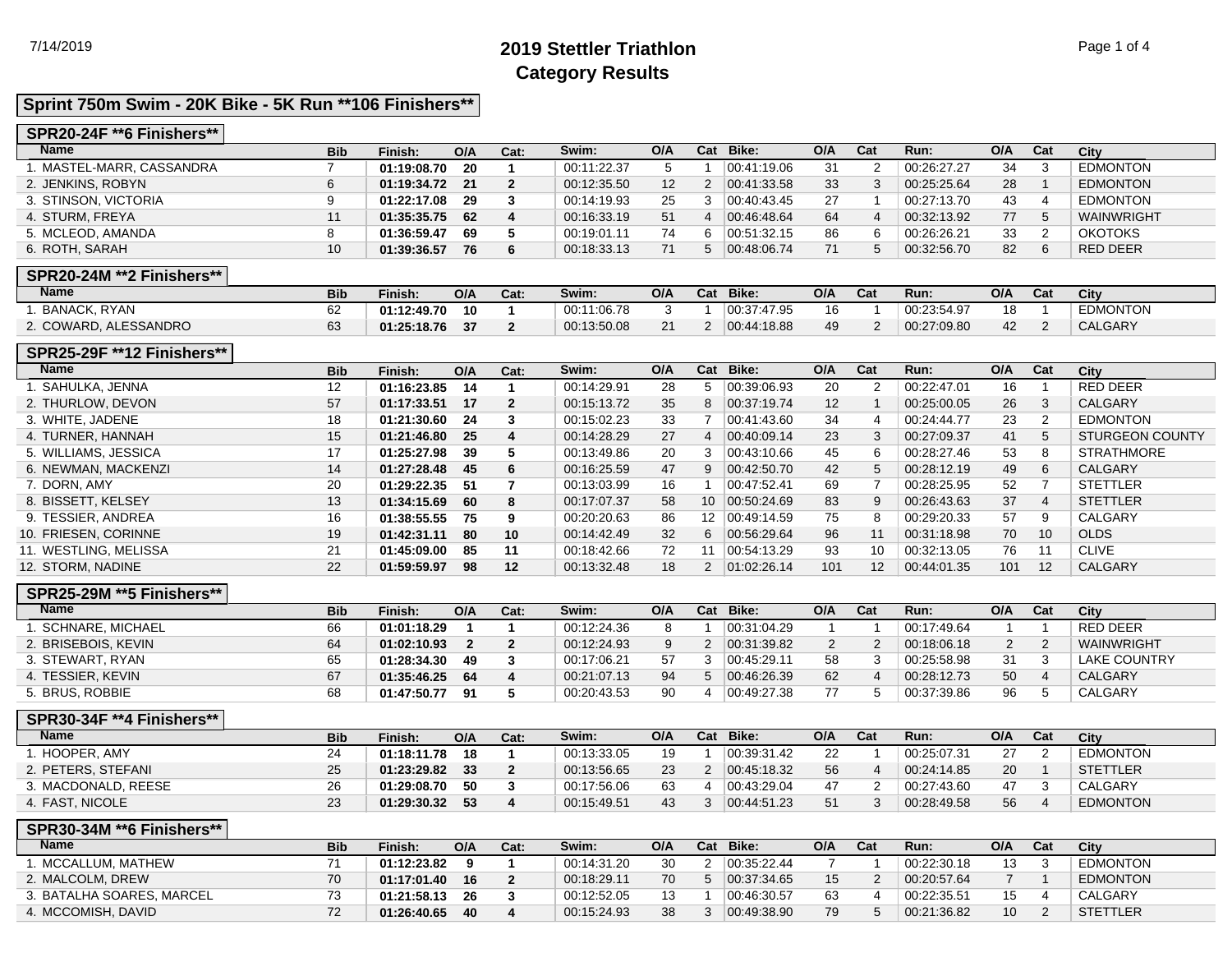# 7/14/2019 **2019 Stettler Triathlon** Page 2 of 4 **Category Results**

## **Sprint 750m Swim - 20K Bike - 5K Run \*\*106 Finishers\*\***

### **SPR30-34M \*\*6 Finishers\*\***

| Name           | <b>Bib</b> | Finish:     | O/A | Cat: | Swim:       | O/A | $\sim$<br>- val | Bike:       | O/A | Cat | Run:        | O/A | Cat | City              |
|----------------|------------|-------------|-----|------|-------------|-----|-----------------|-------------|-----|-----|-------------|-----|-----|-------------------|
| 5. REID, EVAN  |            | 01:29:26.98 | 52  |      | 00:17:16.81 | 60  |                 | 00.42.49.53 | 40  |     | 00:29:20.64 | 58  |     | <b>WAINWRIGHT</b> |
| 6. SCOTT, RYAN | 69         | 01:53:44.43 | 96  |      | 00:31:00.29 | 106 |                 | 00:51:33.22 | 87  |     | 00:31:10.92 | 69  |     | <b>BLACKFALDS</b> |

#### **SPR35-39F \*\*7 Finishers\*\***

| ATHABASCA              |
|------------------------|
| <b>FORT SASKATCHEW</b> |
| <b>RED DEER COUNTY</b> |
| <b>MEDICINE HAT</b>    |
|                        |
| SHERWOOD PARK          |
|                        |

### **SPR35-39M \*\*7 Finishers\*\***

| Name                       | <b>Bib</b> | Finish:     | O/A | Cat: | Swim:       | O/A | Cat | Bike:       | O/A | Cat | Run:        | O/A | Cat | City                |
|----------------------------|------------|-------------|-----|------|-------------|-----|-----|-------------|-----|-----|-------------|-----|-----|---------------------|
| I. ARNETT. ROY             | 76         | 01:04:10.49 |     |      | 00:10:57.86 |     |     | 00:34:01.74 |     |     | 00:19:10.89 |     |     | <b>RED DEER</b>     |
| 2. LEIS, ROB               | 80         | 01:23:52.26 | 34  |      | 00:14:30.02 | 29  |     | 00:43:06.68 | 44  |     | 00:26:15.56 | 32  |     | <b>RED DEER</b>     |
| 3. MAKILA, KYLE            | 117        | 01:27:01.54 | 42  |      | 00:14:24.68 | 26  | ົ   | 00.41.58.13 | 36  |     | 00:30:38.73 | 67  |     | <b>RED DEER</b>     |
| 4. PAULSON, BRENT          | 79         | 01:27:04.46 | 43  | 4    | 00:15:25.05 | 39  | 5   | 00:41:17.54 | 30  |     | 00:30:21.87 | 66  |     | <b>STONY PLAIN</b>  |
| 5. MUNSIE, TIM             |            | 01:36:21.21 | 67  |      | 00:20:04.69 | 84  |     | 00:49:10.24 | 73  |     | 00:27:06.28 | 40  |     | <b>MEDICINE HAT</b> |
| 6. MUIZNIEKS. MAX          | 78         | 01:41:10.87 | 78  | 6    | 00:19:45.01 | 81  | 6.  | 00:49:39.27 | 80  |     | 00:31:46.59 | 74  | 6   | <b>CALGARY</b>      |
| 7. VASQUEZ DUARTE, AGUSTIN | 75         | 02:15:08.87 | 102 |      | 00:15:13.99 | 36  |     | 01:15:24.34 | 105 |     | 00:44:30.54 | 102 |     | CALGARY             |

#### **SPR40-44F \*\*4 Finishers\*\***

| Name                 | <b>Bib</b> | Finish:     | O/A | Cat: | Swim:       | O/A | Cat | Bike:       | O/A | Cat | Run:        | O/A | Cat | City                   |
|----------------------|------------|-------------|-----|------|-------------|-----|-----|-------------|-----|-----|-------------|-----|-----|------------------------|
| SHILLINGTON, JULIE   |            | 01:41:46.82 | 79  |      | 00:17:05.98 | -56 |     | 00:50:50.18 | 85  |     | 00:33:50.66 | 87  |     | CALGARY                |
| 2. GARDINER, MARTINA | 33         | 01:45:18.48 | 86  |      | 00:20:20.63 | 87  |     | 00:48:05.89 | 70  |     | 00:36:51.96 | 94  |     | <b>EDMONTON</b>        |
| 3. WOZNY, CHERYL     | 35         | 02:14:45.19 | 101 |      | 00:30:55.50 | 105 |     | 01:11:11.99 | 104 |     | 00:32:37.70 | 80  |     | <b>RED DEER COUNTY</b> |
| 4. CARMICHAEL, NICI  | 36         | 02:39:49.07 | 105 |      | 00:23:32.43 | 100 |     | 01:19:26.66 | 106 |     | 00:56:49.98 | 104 |     | <b>OLDS</b>            |

### **SPR40-44M \*\*6 Finishers\*\***

| <b>Name</b>         | <b>Bib</b> | Finish:     | O/A | Cat: | Swim:       | O/A | Cat | Bike:                 | O/A | Cat | Run:        | O/A | Cat | City             |
|---------------------|------------|-------------|-----|------|-------------|-----|-----|-----------------------|-----|-----|-------------|-----|-----|------------------|
| . ELM. IAN          | 85         | 01:03:51.70 |     |      | 00:11:25.53 |     |     | 00:31:52.74           |     |     | 00:20:33.43 |     |     | <b>EDMONTON</b>  |
| 2. KOTUK, MIKE      | 81         | 01:11:19.13 |     |      | 00:11:09.26 |     |     | 00:35:38.21           |     |     | 00:24:31.66 | 22  |     | AMHERSTVIEW      |
| 3. BRYAN. DAVE      | 84         | 01:11:28.22 |     |      | 00:12:57.00 | 14  |     | 00:36:58.37           |     |     | 00:21:32.85 | 9   |     | CALGARY          |
| 4. DROLET, LUC      | 82         | 01:15:52.65 | 12  |      | 00:16:02.41 | 46  |     | $ 00.40.13.02\rangle$ | 25  |     | 00:19:37.22 | 4   |     | <b>CANMORE</b>   |
| 5. GALLARDO. JOSE   | 116        | 01:25:17.42 | -36 |      | 00:19:03.53 | 76  |     | 00:41:17.20           | 29  |     | 00:24:56.69 | 24  |     | <b>RED DEER</b>  |
| 6. KENNEDY, MICHAEL | 83         | 01:49:18.80 | 94  |      | 00:22:46.74 | 97  |     | 00:47:49.22           | 68  |     | 00:38:42.84 | 98  |     | <b>VERMILION</b> |

### **SPR45-49F \*\*3 Finishers\*\***

| <b>Name</b>          | <b>Bib</b> | Finish:     | O/A | Cat: | Swim:       | O/A | Cat | Bike:       | O/A | Cat | Run:        | O/A | Cat | City            |
|----------------------|------------|-------------|-----|------|-------------|-----|-----|-------------|-----|-----|-------------|-----|-----|-----------------|
| VAN HEE, HEIDI       | 38         | 01:30:43.31 |     |      | 00:17:23.46 | 61  |     | 00.45.03.44 | 53  |     | 00:28:16.41 | 51  |     | CALGARY         |
| 2. FRAYN, SHANNON    | 39         | 01:30:58.71 | 57  |      | 00:18:18.36 | 67  |     | 00.43.14.56 | 46  |     | 00:29:25.79 | 59  |     | LAC LA BICHE    |
| 3. SIEVER, ROSEMARIE | 40         | 01:44:46.62 | 84  |      | 00:19:57.75 | 83  |     | 00:50:30.54 | 84  |     | 00:34:18.33 | 88  |     | <b>EDMONTON</b> |

| SPR45-49M **9 Finishers** |            |             |                               |      |             |         |     |             |      |     |             |     |     |                   |
|---------------------------|------------|-------------|-------------------------------|------|-------------|---------|-----|-------------|------|-----|-------------|-----|-----|-------------------|
| <b>Name</b>               | <b>Bib</b> | $F$ inish:  | O/A                           | Cat: | Swim:       | O/A     | Cat | Bike:       | O/A  | Cat | Run:        | O/A | Cat | City              |
| POETTCKER, DUANE          |            | 01:16:18.08 | $\overline{\phantom{a}}$<br>⊶ |      | 00:14:38.88 | 21<br>ີ |     | 00:37:26.51 | - 14 |     | 00:24:12.69 | 19  | . . | <b>NIVERVILLE</b> |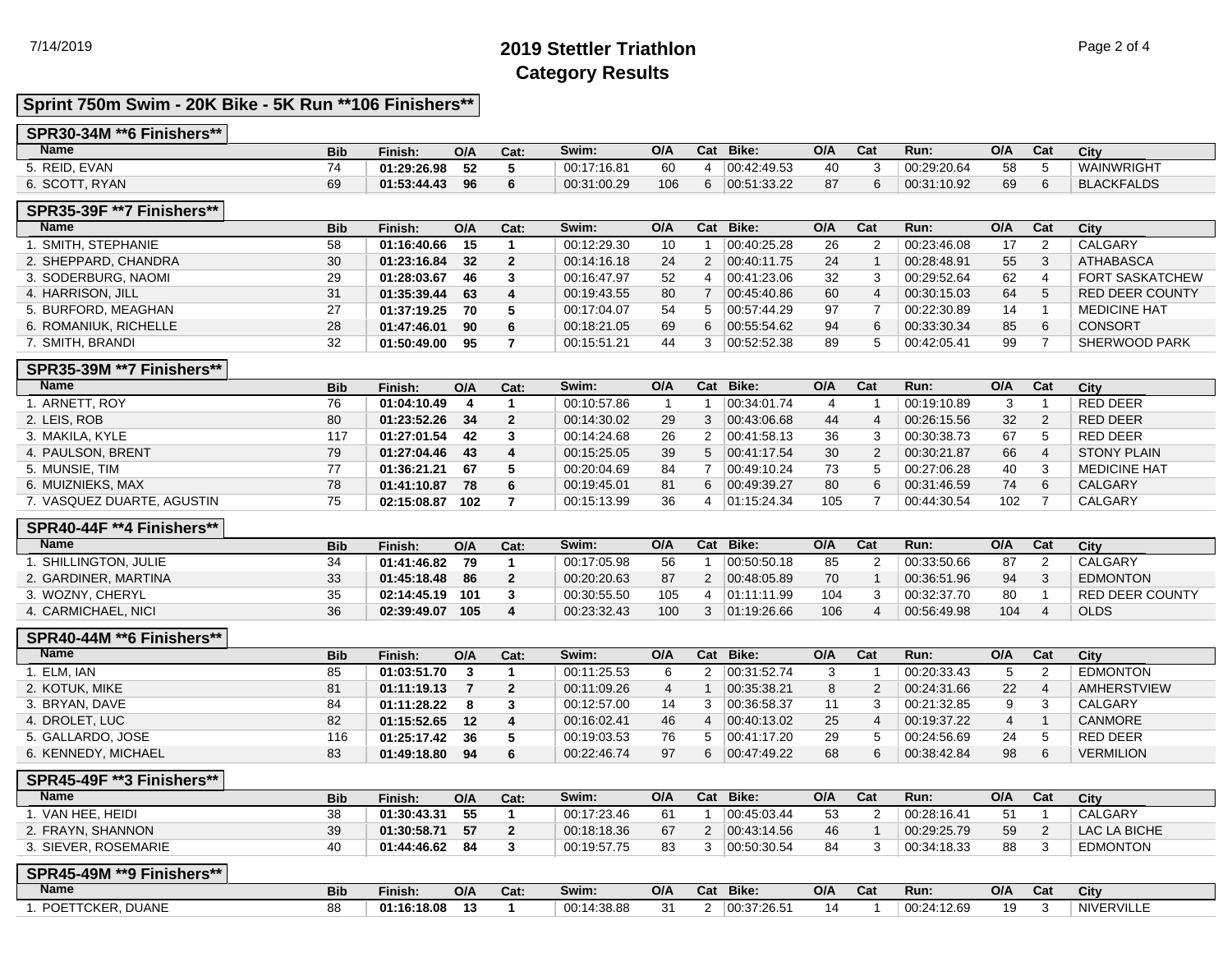# 7/14/2019 **2019 Stettler Triathlon** Page 3 of 4 **Category Results**

## **Sprint 750m Swim - 20K Bike - 5K Run \*\*106 Finishers\*\***

#### **SPR45-49M \*\*9 Finishers\*\***

| <b>Name</b>                            | <b>Bib</b> | Finish:                        | O/A | Cat:                           | Swim:                      | O/A       |                                | Cat Bike:                  | O/A      | Cat            | Run:                       | O/A       | Cat               | City                                |
|----------------------------------------|------------|--------------------------------|-----|--------------------------------|----------------------------|-----------|--------------------------------|----------------------------|----------|----------------|----------------------------|-----------|-------------------|-------------------------------------|
| 2. JENSEN, KRISTOFER                   | 89         | 01:18:29.54                    | 19  | $\mathbf{2}$                   | 00:17:03.39                | 53        | 4                              | 00:39:11.03                | 21       | $\overline{2}$ | 00:22:15.12                | 11        | 2                 | <b>EDMONTON</b>                     |
| 3. WHITBREAD, RORY                     | 87         | 01:19:41.79                    | 22  | 3                              | 00:13:54.74                | 22        | $\mathbf{1}$                   | 00:44:52.48                | 52       | 5              | 00:20:54.57                | 6         | $\mathbf{1}$      | <b>LACOMBE</b>                      |
| 4. HOOPER, TODD                        | 95         | 01:30:09.65                    | 54  | 4                              | 00:18:00.66                | 65        | 6                              | 00:45:33.61                | 59       | 6              | 00:26:35.38                | 35        | 5                 | <b>LETHBRIDGE</b>                   |
| 5. ROLLHEISER, NATHAN                  | 93         | 01:30:44.30                    | 56  | 5                              | 00:20:47.22                | 91        | 9                              | 00:44:23.18                | 50       | $\overline{4}$ | 00:25:33.90                | 30        | $\overline{4}$    | <b>LLOYDMINSTER</b>                 |
| 6. WEISBECK, DEREK                     | 90         | 01:33:30.94                    | 59  | 6                              | 00:15:27.64                | 41        | 3                              | 00:43:29.31                | 48       | 3              | 00:34:33.99                | 89        | $\overline{7}$    | <b>EDMONTON</b>                     |
| 7. KNUDTSON, TED                       | 91         | 01:38:45.11                    | 71  | $\overline{7}$                 | 00:17:59.95                | 64        | 5                              | 00:48:13.73                | 72       | $\overline{7}$ | 00:32:31.43                | 79        | 6                 | <b>CALGARY</b>                      |
| 8. LACHOWSKY, CHRIS                    | 94         | 01:49:18.66                    | 93  | 8                              | 00:20:19.50                | 85        | 8                              | 00:53:33.11                | 90       | 8              | 00:35:26.05                | 93        | 8                 | <b>STETTLER</b>                     |
| 9. WADE, JAMES                         | 92         | 02:25:17.43 104                |     | 9                              | 00:19:48.64                | 82        | $\overline{7}$                 | 01:05:40.03                | 102      | 9              | 00:59:48.76                | 105       | 9                 | <b>ROCKY MOUNTAIN</b>               |
|                                        |            |                                |     |                                |                            |           |                                |                            |          |                |                            |           |                   |                                     |
| <b>SPR50-54F **3 Finishers**</b>       |            |                                |     |                                |                            |           |                                |                            |          |                |                            |           |                   |                                     |
| <b>Name</b>                            | <b>Bib</b> | Finish:                        | O/A | Cat:                           | Swim:                      | O/A       |                                | Cat Bike:                  | O/A      | Cat            | Run:                       | O/A       | Cat               | City                                |
| 1. ROLLHEISER, PAMELA                  | 42         | 01:28:23.33                    | 48  | $\mathbf{1}$                   | 00:18:12.12                | 66        | $\mathbf{1}$                   | 00:42:50.56                | 41       | - 1            | 00:27:20.65                | 45        | $\overline{1}$    | <b>LLOYDMINSTER</b>                 |
| 2. SWINTON, NIKKI                      | 43         | 01:38:51.91                    | 74  | $\overline{2}$                 | 00:18:20.48                | 68        | $\overline{2}$                 | 00:45:27.88                | 57       | $\overline{2}$ | 00:35:03.55                | 92        | 3                 | <b>EDMONTON</b>                     |
| 3. MURPHY, ANITA                       | 44         | 01:43:55.25                    | 83  | 3                              | 00:22:26.04                | 96        | 3                              | 00:50:03.88                | 82       | 3              | 00:31:25.33                | 71        | 2                 | <b>SHERWOOD PARK</b>                |
|                                        |            |                                |     |                                |                            |           |                                |                            |          |                |                            |           |                   |                                     |
| SPR50-54M ** 7 Finishers**             |            |                                |     |                                |                            |           |                                |                            |          |                |                            |           |                   |                                     |
| <b>Name</b>                            | <b>Bib</b> | Finish:                        | O/A | Cat:                           | Swim:                      | O/A       | Cat                            | Bike:                      | O/A      | Cat            | Run:                       | O/A       | Cat               | City                                |
| 1. GILL. ALEC                          | 96         | 01:06:38.53                    | 5   | $\mathbf{1}$                   | 00:11:02.64                | 2         | $\mathbf{1}$                   | 00:34:29.73                | 5        | - 1            | 00:21:06.16                | 8         | $\overline{1}$    | <b>OKOTOKS</b>                      |
| 2. GERENCSER, MIKE                     | 100        | 01:09:59.72                    | 6   | $\mathbf{2}$                   | 00:13:00.22                | 15        | 3                              | 00:34:39.74                | 6        | 2              | 00:22:19.76                | 12        | 2                 | <b>ST. ALBERT</b>                   |
| 3. EBERHARDT-STURM, MICHAEL            | 99         | 01:12:56.50                    | 11  | 3                              | 00:12:31.34                | 11        | $\overline{2}$                 | 00:36:09.37                | 9        | 3              | 00:24:15.79                | 21        | 3                 | <b>WAINWRIGHT</b>                   |
| 4. BANACK, DARIN                       | 101        | 01:22:12.42                    | 28  | 4                              | 00:17:05.24                | 55        | 6                              | 00:38:23.37                | 18       | $\overline{4}$ | 00:26:43.81                | 38        | 5                 | <b>EDMONTON</b>                     |
| 5. AUGHEY, TODD                        | 97         | 01:22:27.74                    | 30  | 5                              | 00:15:38.12                | 42        | 5                              | 00:41:49.84                | 35       | 5              | 00:24:59.78                | 25        | $\overline{4}$    | WAINWRIGHT                          |
| 6. POTTER, JOHN                        | 98         | 01:31:17.14                    | 58  | 6                              | 00:15:08.43                | 34        | $\overline{4}$                 | 00:42:30.18                | 38       | 6              | 00:33:38.53                | 86        | $\overline{7}$    | <b>EDMONTON</b>                     |
| 7. BRITTON, KIM                        | 41         | 01:45:22.36                    | 87  | $\overline{7}$                 | 00:24:29.26                | 104       | $\overline{7}$                 | 00:49:57.98                | 81       | $\overline{7}$ | 00:30:55.12                | 68        | 6                 | <b>FORT MCMURRAY</b>                |
| SPR55-59F ** 8 Finishers**             |            |                                |     |                                |                            |           |                                |                            |          |                |                            |           |                   |                                     |
|                                        |            |                                |     | Cat:                           |                            |           |                                | Cat Bike:                  | O/A      | Cat            | Run:                       | O/A       | Cat               | <b>City</b>                         |
|                                        |            |                                |     |                                |                            |           |                                |                            |          |                |                            |           |                   |                                     |
| <b>Name</b>                            | <b>Bib</b> | Finish:                        | O/A |                                | Swim:                      | O/A       |                                |                            |          |                |                            |           |                   |                                     |
| 1. KRAUSE, LISA                        | 47         | 01:21:02.62                    | 23  | $\mathbf{1}$                   | 00:13:18.55                | 17        | $\mathbf{1}$                   | 00:42:10.57                | 37       | $\overline{1}$ | 00:25:33.50                | 29        | $\overline{1}$    | CALGARY                             |
| 2. BENEDICTSON, CINDY                  | 48         | 01:35:04.79                    | 61  | $\mathbf{2}$                   | 00:20:54.73                | 92        | 4                              | 00:46:53.74                | 66       | 3              | 00:27:16.32                | 44        | 2                 | <b>EDMONTON</b>                     |
| 3. DALTON, DANIELLE                    | 52         | 01:36:10.48                    | 66  | 3                              | 00:16:27.95                | 48        | $\overline{2}$                 | 00:49:21.55                | 76       | $\overline{4}$ | 00:30:20.98                | 65        | 3                 | <b>EDMONTON</b>                     |
| 4. DOUGHERTY, LOUISE                   | 51         | 01:36:34.81                    | 68  | 4                              | 00:19:03.30                | 75        | 3                              | 00:45:05.11                | 54       | 2              | 00:32:26.40                | 78        | 5                 | CALGARY                             |
| 5. BISSETT, WINNIE                     | 49         | 01:46:30.36                    | 88  | 5                              | 00:22:58.23                | 98        | 5                              | 00:51:47.73                | 88       | 5              | 00:31:44.40                | 73        | $\overline{4}$    | <b>STETTLER</b>                     |
| 6. AUMILLER, NICKIE                    | 45         | 01:58:12.63                    | 97  | 6                              | 00:23:54.04                | 101       | $\overline{7}$                 | 00:56:12.69                | 95       | 6              | 00:38:05.90                | 97        | $\overline{7}$    | <b>SASKATOON</b>                    |
| 7. FRANK, SUE                          | 50         | 02:01:12.19                    | 99  | $\overline{7}$                 | 00:23:31.79                | 99        | 6                              | 01:00:40.39                | 99       | $\overline{7}$ | 00:37:00.01                | 95        | 6                 | <b>MILK RIVER</b>                   |
| 8. POLAND, DIANE                       | 46         | 02:15:48.28 103                |     | 8                              | 00:24:07.95                | 102       | 8                              | 01:08:44.95                | 103      | 8              | 00:42:55.38                | 100       | 8                 | <b>OLDS</b>                         |
| <b>SPR55-59M **5 Finishers**</b>       |            |                                |     |                                |                            |           |                                |                            |          |                |                            |           |                   |                                     |
| <b>Name</b>                            | <b>Bib</b> | Finish:                        | O/A | Cat:                           | Swim:                      | O/A       | Cat                            | Bike:                      | O/A      | Cat            | Run:                       | O/A       | Cat               | <b>City</b>                         |
| 1. STINSON, MALCOLM                    | 106        | 01:25:21.31                    | 38  | $\mathbf{1}$                   | 00:15:59.12                | 45        | $\overline{2}$                 | 00:37:20.18                | 13       | $\overline{1}$ | 00:32:02.01                | 75        | 3                 | <b>EDMONTON</b>                     |
| 2. ARNETT, BOB                         | 105        | 01:28:10.10                    | 47  | $\overline{2}$                 | 00:15:25.39                | 40        | $\mathbf{1}$                   | 00:41:09.69                | 28       | $\overline{2}$ | 00:31:35.02                | 72        | 2                 | <b>EDMONTON</b>                     |
| 3. MANLEY, JIM                         | 102        | 01:35:52.52                    | 65  | 3                              | 00:20:23.68                | 88        | 4                              | 00:45:48.01                | 61       | 3              | 00:29:40.83                | 60        | $\overline{1}$    | <b>AIRDRIE</b>                      |
| 4. HANWELL, ROBERT                     | 103        | 01:46:32.21                    | 89  | 4                              | 00:19:30.12                | 79        | 3                              | 00:53:52.13                | 92       | 5              | 00:33:09.96                | 84        | 4                 | CALGARY                             |
| 5. BLAHUT, DARYL                       | 104        | 01:49:17.68                    | 92  | 5                              | 00:20:58.42                | 93        | 5                              | 00:53:36.27                | 91       | 4              | 00:34:42.99                | 91        | 5                 | <b>CALGARY</b>                      |
|                                        |            |                                |     |                                |                            |           |                                |                            |          |                |                            |           |                   |                                     |
| SPR60-64F ** 3 Finishers**             |            |                                |     |                                |                            |           |                                |                            |          |                |                            |           |                   |                                     |
| <b>Name</b>                            | <b>Bib</b> | Finish:                        | O/A | Cat:                           | Swim:                      | O/A       |                                | Cat Bike:                  | O/A      | Cat            | Run:                       | O/A       | Cat               | City                                |
| 1. STAFFORD, JUNE<br>2. BLAHUT, ORYSIA | 53<br>54   | 01:27:00.18<br>02:09:05.44 100 | 41  | $\mathbf{1}$<br>$\overline{2}$ | 00:16:32.77<br>00:24:16.49 | 50<br>103 | $\mathbf{1}$<br>3 <sup>1</sup> | 00:42:34.15<br>00:59:46.60 | 39<br>98 | -1<br>3        | 00:27:53.26<br>00:45:02.35 | 48<br>103 | $\mathbf{1}$<br>2 | <b>WAINWRIGHT</b><br><b>CALGARY</b> |